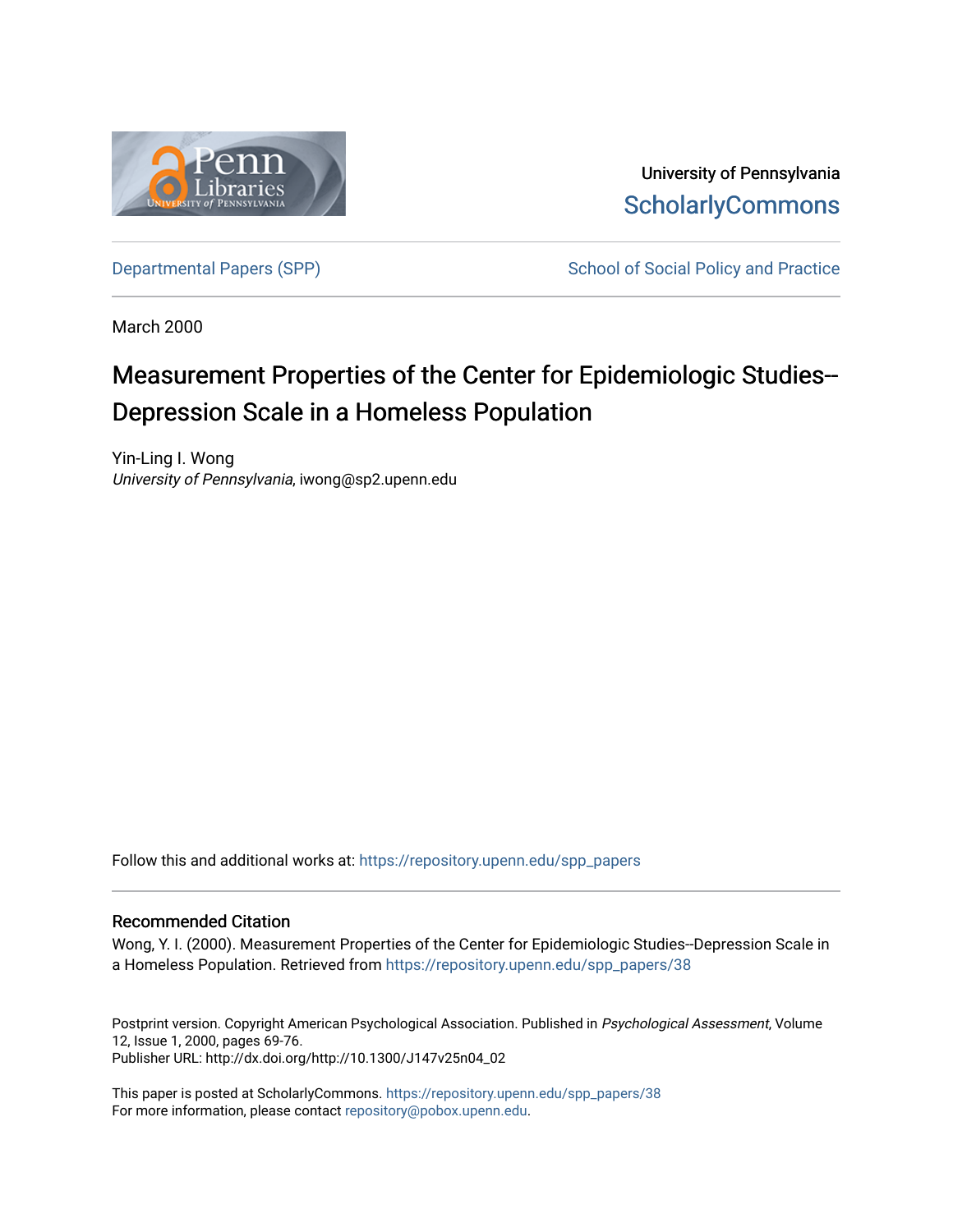# Measurement Properties of the Center for Epidemiologic Studies--Depression Scale in a Homeless Population

# Abstract

The measurement properties of the Center for Epidemiologic Studies—Depression Scale (CES–D; "L. S. Radloff, 1977") were evaluated in a probability sample of homeless adults residing in a large and demographically diverse community. The findings from this investigation suggest that the CES–D is a reliable measure of depressive symptoms among homeless adults and that the factor structure of the scale replicates the factor structure found in the general population. Change in the CES–D scores was associated with change in residential status, with participants who had made a transition from homelessness to regular domicile, reporting significantly lower levels of depressive symptomatology. This result indicates the scale's sensitivity to current depressive mood, as affected by significant life events encountered by homeless persons.

## **Comments**

Postprint version. Copyright American Psychological Association. Published in Psychological Assessment, Volume 12, Issue 1, 2000, pages 69-76. Publisher URL: http://dx.doi.org/http://10.1300/J147v25n04\_02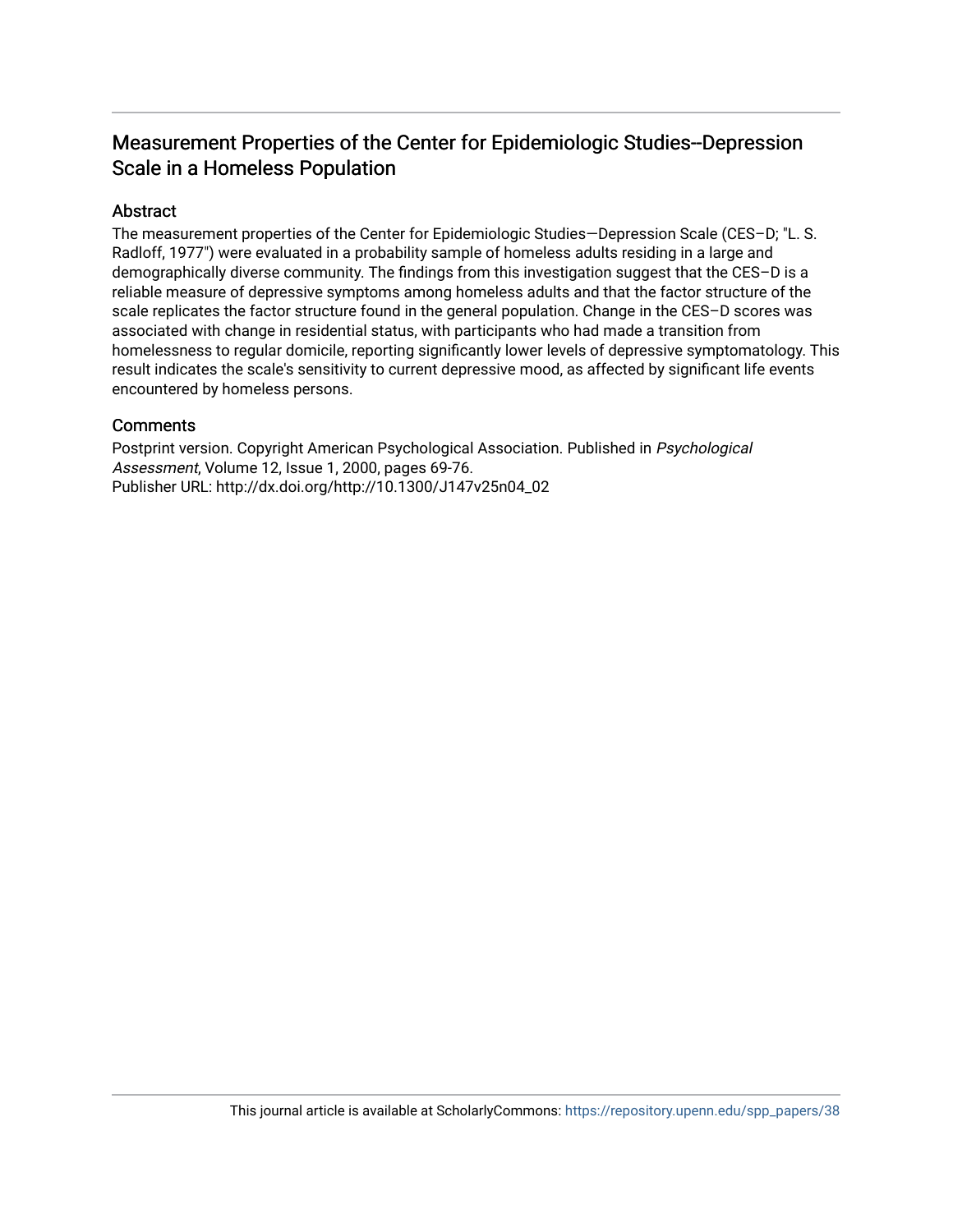# Measurement Properties of the Center for Epidemiologic Studies—Depression Scale in a Homeless Population

#### Yin-Ling Irene Wong University of Pennsylvania

The measurement properties of the Center for Epidemiologic Studies—Depression Scale (CES-D; L. S. Radloff, 1977) were evaluated in a probability sample of homeless adults residing in a large and demographically diverse community. The findings from this investigation suggest that the CES-D is a reliable measure of depressive symptoms among homeless adults and that the factor structure of the scale replicates the factor structure found in the general population. Change in the CES-D scores was associated with change in residential status, with participants who had made a transition from homelessness to regular domicile, reporting significantly lower levels of depressive symptomatology. This result indicates the scale's sensitivity to current depressive mood, as affected by significant life events encountered by homeless persons.

Depression is considered an important public health problem because of its relatively high prevalence in the general population (Dean, Lin, & Ensel, 1981; Clark, Aneshensel, Frerichs, & Morgan, 1981; Eaton & Kessler, 1981; Lewinsohn, Seeley, Roberts, & Allen, 1997) and its empirically established association with suicidal attempts, prolonged social isolation, and poor physical health (Beck, Brown, & Steer, 1989; Lin & Ensel, 1989; Radloff, 1977). One of the most frequently used self-report depression symptom scales is the Center for Epidemiologic Studies—Depression Scale (CES-D; Radloff, 1977). The scale was developed for use in studies of the epidemiology of depressive symptomatology in the general population and has been shown to have desirable psychometric properties, including good internal consistency, acceptable test-retest reliability, demonstrable sensitivity to significant life events, and high correlation with clinical diagnosis of depression (Lewinsohn et al., 1997; Myers & Weissman, 1980; Radloff, 1977; Radloff & Locke, 1986; Zimmerman & Coryell, 1994).

Recent investigations have used the CES—D scale to examine the prevalence and correlates of depression in the homeless population. Using a threshold score of 16, which represents the lowest score of the upper quintile of scores of the general population, indicating the presence of possible clinical depression, these studies reported the prevalence of depression in the homeless population (45%-80%) to be between two and four times the rate in the United States general population (Koegel & Burnam, 1992; Ritchey, La Gory, Fitzpatrick, & Mullis, 1990; Robertson & Winkleby, 1996; Rossi, Fisher, & Willis, 1986). The elevated level of depressive symptoms is not an unexpected result given the profound physical deprivations and social isolation associated with the homeless condition and the high incidence of psychiatric disorders among members of this population (La Gory, Ritchey, & Mullis, 1990). A finding of significant and positive relationship between depression and suicidal thoughts in a study of homeless shelter dwellers (Schutt, Meschede, & Rierdan, 1994) nevertheless calls for the attention of policy makers and service providers to address depression as one of the most prevalent but often neglected mental health problems facing this population.

These significant findings notwithstanding, it is important to note that the psychometric appropriateness of the CES-D as a measure of depression for homeless persons has often been assumed, but rarely tested. Only one study to date reported the internal consistency of the scale in a homeless sample (La Gory et al., 1990). Given the extreme environmental stresses, it may be argued that the particular settings in which homeless persons frequent, as well as the unstable circumstances and traumatic experiences associated with day-to-day living on the streets, are potential confounding factors undermining the reliability and validity of the depression measure.

Another measurement issue involves the comparability of the factor structure of the CES-D scale between the domiciled and homeless population. Previous exploratory and confirmatory factor analyses have identified four separate, correlated latent factors of the CES-D scale in the general population: Depressed Affect, Somatic Symptoms, (Lack of) Well Being, and Interpersonal Difficulties (Gatz & Hurwicz, 1990; Hertzog, Van Alstine, Usala, Hultsch, & Dixon, 1990; Radloff, 1977; Roberts, 1980; Ross & Mirowsky, 1984). No study to date has examined the factor structure of the CES-D when used with the homeless population. To the extent that the scale's factor structure when used with the homeless population mirrors that found in the domiciled population, the comparability of depressive symptom scores of the two populations may be considered conceptually meaningful.

Furthermore, none of the published studies provided prospective data that tracked change in depressive symptoms of homeless persons over time as well as the transition of their living arrangements. In the absence of longitudinal tracking information, the extent to which depressive symptoms are associated with change in homeless-domicile status of homeless individuals remains unknown. It may be expected that homeless persons who have successfully made a transition to the domicile status are more

Correspondence concerning this article should be addressed to Yin-Ling Irene Wong, School of Social Work, University of Pennsylvania, 3701 Locust Walk, Philadelphia, Pennsylvania 19104-6214. Electronic mail may be sent to iwong@ssw.upenn.edu.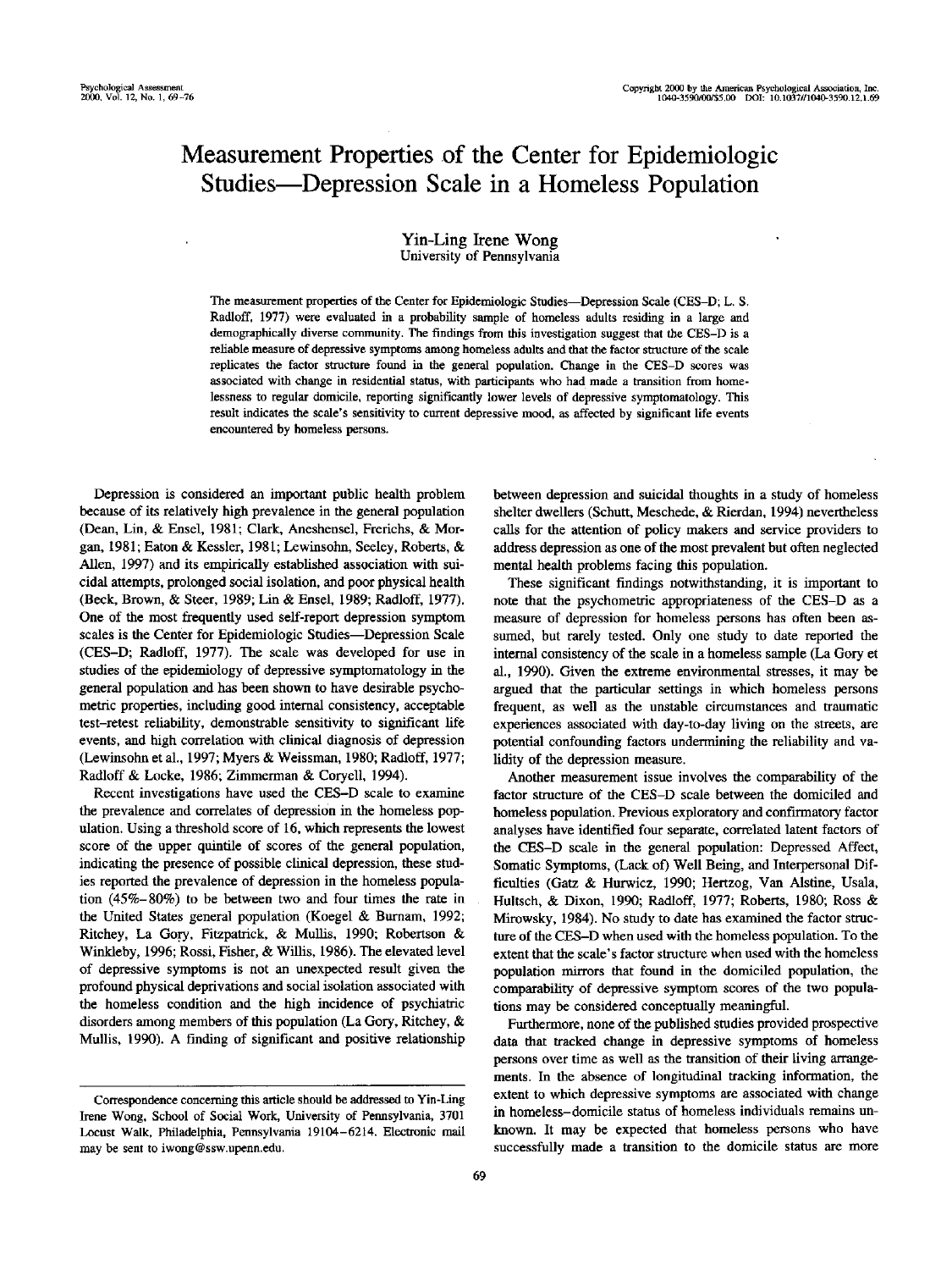likely than those who have not to experience discernible improvement in psychological well-being.

#### Research Questions and Hypotheses

The purpose of this research was to conduct an assessment of the measurement properties of the CES—D scale when used with an adult homeless population. In this study, I examined the reliability and factor structure of the scale as well as the association between levels of depressive symptomatology and the homeless-domicile status of participants. Specifically, I addressed the following research questions.

1. Is the CES-D scale a reliable measure of depressive symptomatology when used with members of the adult homeless population?

2. Does the factor structure of the CES—D scale when used with members of the homeless population replicate the factor structure in the general population?

3. To what extent is change in levels of depressive symptomatology associated with change in the homeless-domicile status of homeless individuals?

In addressing Research Question 3, I tested the hypothesis that homeless individuals who made a transition from homelessness to domicile would experience a larger reduction in depressive symptoms, compared with those who did not make such a transition.

#### Method

#### *Participants*

Participants for this investigation were drawn from a three-wave longitudinal study designed to document the relationship between serious mental illness and the course of homelessness, and to assess the contribution of various factors that may mediate the relationship (Robertson, Piliavin, & Westerfelt, 1989). The study was conducted in Alameda County, California, between April 1991 and April 1993. This county has a substantial and demographically diverse homeless adult population, with an estimated annual prevalence of between 3,000 and 6,000 (Vernez, Burnam, Mc-Glynn, Trude, & Mittman, 1988).

The definition of homelessness included residence during the 30 days preceding the baseline interview in one of the following locations: (a) an unconventional accommodation, including an abandoned building, car or other vehicle, or on the street; (b) a social service agency offering temporary shelter for the homeless; or (c) a hotel or motel room paid for by a voucher. The criteria of sample selection included homeless individuals, individuals who had spent the previous night sharing lodging with relatives or friends, or individuals who had stayed in their own apartment or room, but who had been homeless in the previous month. The latter criterion was adopted to include individuals who regularly cycle in and out of homelessness.

Most of the analyses in this article came from data collected from 548 homeless persons interviewed at Time 1 (Tl) of the study. The 548 participants represented 97% of all the 564 individuals who were interviewed at T1 and who answered every item in the CES-D scale.<sup>1</sup> Analyses of the correlation of the CES-D over time and the association between homeless-domicile status and depressive symptoms were performed using data from 430 participants who participated in both T1 and Time 2 (T2) interviews. Of the 458 participants who were successfully located and reinterviewed at T2, 430 (94%) answered every item in the CES-D at both T1 and  $T2<sup>2</sup>$ 

Over three quarters (78%) of the Tl sample *(N =* 548) were male; the average age of study participants was 37.6 (see Table 1). The racial-ethnic distribution of the baseline sample was 69% African American, 21% Caucasian, and 10% Other (mostly Hispanic). About 70% of the participants graduated from high school, a percentage that is substantially higher than found in homeless populations in other communities (Shlay & Rossi, 1992), probably reflecting the higher rate of graduation from public schools in the community studied. The average length of current homeless episode among the 548 participants was 261 days; 1 in 5 participants may be classified as chronically homeless for more than 1 year. The rates of current (12 month) psychiatric and substance-abuse diagnoses of the Tl sample were as follows: 18% were diagnosed with major mental illness (including schizophrenia and major depression) or were dually diagnosed (major mental illness and substance abuse), 41% were diagnosed with substance abuse only, and 41% were widiout major mental illness or substance-abuse diagnosis. $3$ 

Members of the T2 follow-up sample and those who were lost at T2 reported similar average CES-D score at Tl (21.5 compared with 20.8). When compared with the follow-up sample, members who were lost to attrition and nonresponse to the CES-D were older, more likely to be male, more likely to be of racial and ethnic origin other than African American and non-Hispanic White, less well educated, and less likely to have any diagnosis of psychiatric disorder (see Columns 2 and 3 of Table 1).

#### *Measures*

*The Center for Epidemiologic Studies—Depression Scale.* The CES-D scale consists of 20 items chosen from previously validated longer depression scales including those of Beck, Ward, Mendelson, Mock, and Erbaugh (1961), Gardner (1968), Raskin, Schulterbrandt, Reatig, and McKeon (1969), and Zung (1965). Responses to items on the CES-D scale were rated using a 4-point system: 0 *(rarely or none of the time),* 1 *(some or a little of the time), 1 (occasionally or a moderate amount of the time),* and 3 *(most of the time).* Participants were asked how often they have experienced each of the symptoms during the previous week. Sixteen items were selected to represent negative symptoms such as depressed mood, feelings of guilt, and worthlessness and helplessness, whereas four positively worded items were included to break tendencies toward a response set and assess positive affect and sense of well being (Liang, Tran, Krause, & Markides, 1989; Radloff, 1977). These four items were reverse coded to indicate lack of well being. The possible range of scores is between 0 and 60, with a higher score indicating more symptoms of depression and a lower score indicating otherwise. A score of 16 has widely been used as a standard threshold indicating possible clinical depression (Radloff, 1977; Weissman, Sholomskas, Pottenger, Prusoff, & Locke, 1977). The factor structure of the CES-D scale is illustrated in Figure 1.

*Residential status at T2.* In Wave 2 of the study, participants were asked a series of structured questions about their residential arrangements subsequent to the occasion of their baseline interview. Responses to these questions provided data on the timing and duration of residential transitions experienced by participants including transition to (a) various forms of

<sup>2</sup> The nonresponse rate of 458 participants who were successfully located and reinterviewed at T2 was 3% and 4% at Tl and T2, respectively.

<sup>&</sup>lt;sup>1</sup> It should be noted that the nonresponse rate of the CES-D was relatively low: The response compared favorably with the rates of other community populations (McCallum, Mackinnon, Simons, & Simons, 1995; Roberts, 1980).

<sup>&</sup>lt;sup>3</sup> The diagnostic status of major mental illness (e.g., schizophrenia or major depression) and of substance abuse was assessed using the Diagnostic Interview Schedule, Version Three—Revised, which was based on criteria from the *Diagnostic and Statistical Manual of Mental Disorders* (3rd ed., rev; *DSM-HI-R;* American Psychiatric Association, 1987). Both lifetime and current (during the past 12 months) diagnoses were made using the Diagnostic Interview Schedule computer algorithm.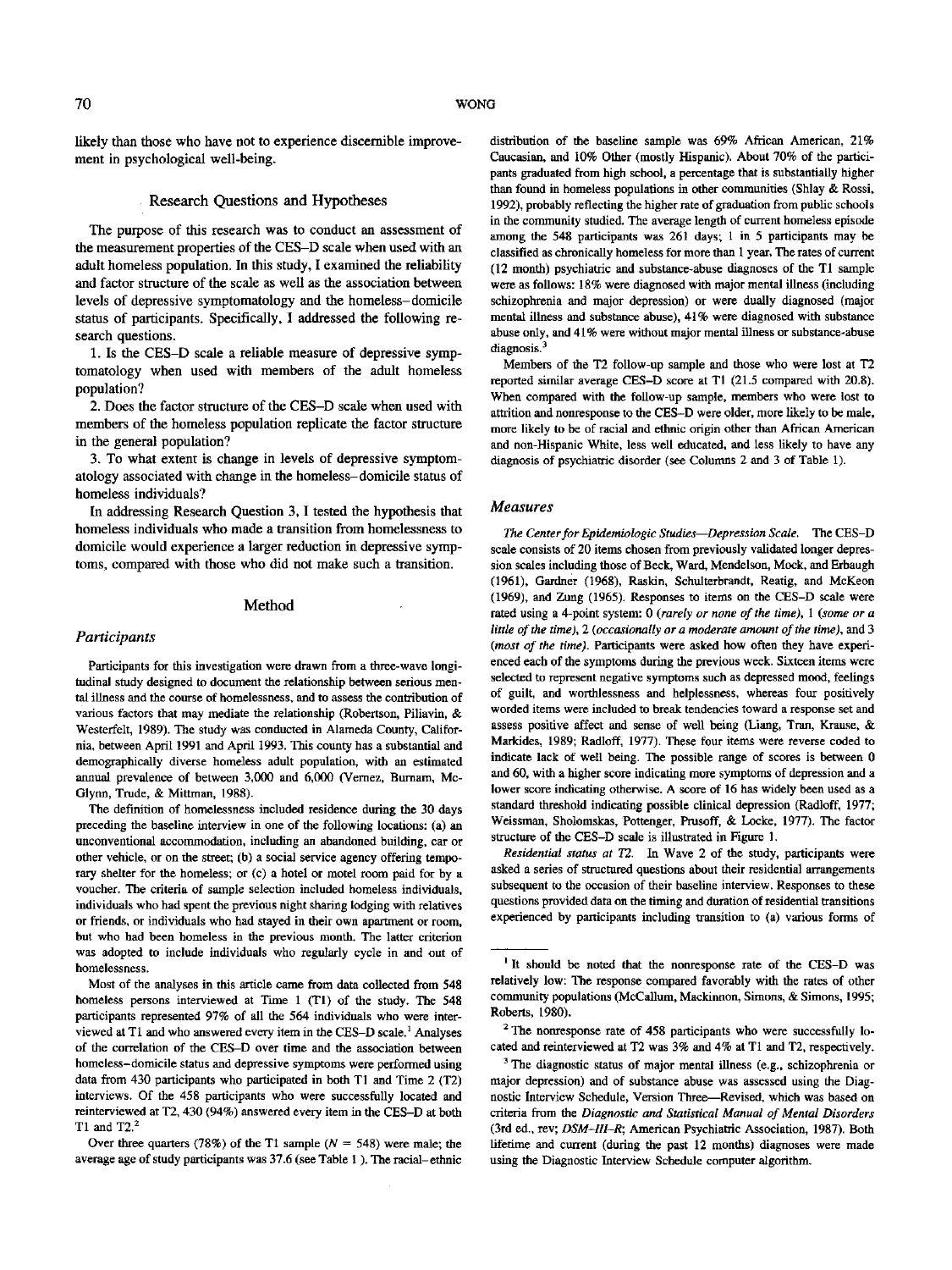|                                                     | Sample                         |                          |                         |
|-----------------------------------------------------|--------------------------------|--------------------------|-------------------------|
| Variable                                            | <b>Baseline</b><br>$(n = 548)$ | Follow-up<br>$(n = 430)$ | Attrited<br>$(n = 118)$ |
| Age $(M)$                                           | 37.6                           | 37.0                     | 40.0*                   |
| Sex                                                 |                                |                          |                         |
| Female                                              | 22.1                           | 24.9                     | $11.7*$                 |
| Male                                                | 78.0                           | 75.1                     | 88.4                    |
| Race-ethnicity                                      |                                |                          |                         |
| African American                                    | 69.2                           | 70.0                     | $66.4*$                 |
| Caucasian (non-Hispanic)                            | 20.8                           | 21.9                     | 16.6                    |
| Other                                               | 10.0                           | 8.0                      | 17.0                    |
| Educational attainment                              |                                |                          |                         |
| Less than high school diploma                       | 29.5                           | 27.5                     | $36.8*$                 |
| High school diploma or above                        | 70.5                           | 72.5                     | 63.2                    |
| Length of current homeless spell $(M \text{ days})$ | 261                            | 259                      | 267                     |
| Psychiatric diagnosis                               |                                |                          |                         |
| Major mental illness and dual diagnosis             | 17.9                           | 19.6                     | $11.9*$                 |
| Drug or alcohol abuse                               | 40.9                           | 43.7                     | 30.7                    |
| No diagnosis                                        | 41.2                           | 36.7                     | 57.5                    |
| $CES-D score(M)$                                    | 21.34                          | 21.48                    | 20.83                   |
| Possible depression                                 |                                |                          |                         |
| Yes                                                 | 63.0                           | 63.7                     | 60.2                    |
| No                                                  | 37.1                           | 36.3                     | 39.8                    |

Table 1

*Comparison of Demographic and Background Attributes of Sample Members Who Were Reinterviewed at T2 and Sample Members Who Were Lost in Follow-Up Interviews*

Note. CES-D = Center for Epidemiologic Studies-Depression Scale.

 $*_{p}$  < .05.

homeless locations (e.g., shelters, streets, abandoned buildings, or shanties); (b) transitional housing or treatment facilities and institutional settings (e.g., jails, prisons, or hospitals); (c) homes of relatives or friends; (d) motels, hotels, or single-room occupancy facilities (SROs) not paid for by agency vouchers; (e) and own (paid for) apartments, houses, and rooms in private dwellings.

I used a broad definition of homelessness to include residence in various forms of homeless location, in transitional housing and treatment facilities, and in institutional-settings. Individuals who lived in their own apartments or houses and in motels, hotels, or SROs, as well as those who doubled-up with relatives or friends were considered domiciled. Because the CES-D scale measures current (previous week) level of symptomatology, our analysis focused on the residential status of participants during the 30 days prior to die T2 interview. I classified members of the follow-up sample into three subgroups: (a) those who were homeless all the time during the previous 30 days, (b) those who had made a transition from homelessness to domicile within the past 30 days and were domiciled at T2, and (c) those who stayed in a domicile for the entire 30-day period.

#### *Procedures*

Participants of the study were recruited using a multi-stage probability sampling plan, which selected homeless adults age 18 and above who were served by either an overnight shelter or a free meal program. First, shelters and free meal programs were sampled from strata based on size and clientele (i.e., families and single adults). Second, meal times were sampled within the sample of free meal programs. Finally, a random sample of homeless individuals was selected within shelters and food providers (Piazza & Cheng, 1993).

Twenty-nine out of a total of 80 facilities in the county were included in the study. Eighteen of the 29 sampled facilities were homeless shelters, and 11 were free meal programs. Potential participants in free meal programs were screened for their homeless status to determine their eligibility for the study. Because certain facilities and subgroups were disproportionately sampled, a weighting procedure was applied to compensate for inequalities in selection probabilities among individuals.<sup>4</sup>

All participants who agreed to participate in the study were asked to sign an informed consent form, and they were assured of confidentiality and offered a small honorarium to complete the initial and follow-up interviews. The overall completion rate for Tl interviews was 90%. No statistically significant differences in gender or race-ethnicity were found between those who consented and those who refused to participate in the study (Zlotnick & Robertson, 1996). The baseline interview protocol took about 2 hr to complete and contained structured questions about prior and current homelessness, physical health status, history of institutionalization, social support, social and medical service utilization, and an array of demographic and background characteristics. The interviews, which included selected sections of the Diagnostic Interview Schedule, were conducted by full-time experienced interviewers hired by the Survey Research Center of University of California at Berkeley.(personal communication with Irving Piliavin, August, 1998).

Various strategies that included using stable, knowledgeable members of the local homeless population to locate participants who were still homeless; using information from participants' relatives and friends; providing additional financial incentives for participating in the follow-up study; and locating participants who had been institutionalized through information from local service agencies were used to increase sample retention. During T2 interviews, members of the follow-up sample provided information about their residential arrangements between Tl and T2, as well as updated

<sup>&</sup>lt;sup>4</sup> The sampling weight adjusts for differential probabilities of selection of the facility, the day or meal, and the individual at the selected site. The sampling weight also adjusts for frequency of shelter and meal program use, for multiple section into the sample, and for recent homelessness (Piazza & Cheng, 1993).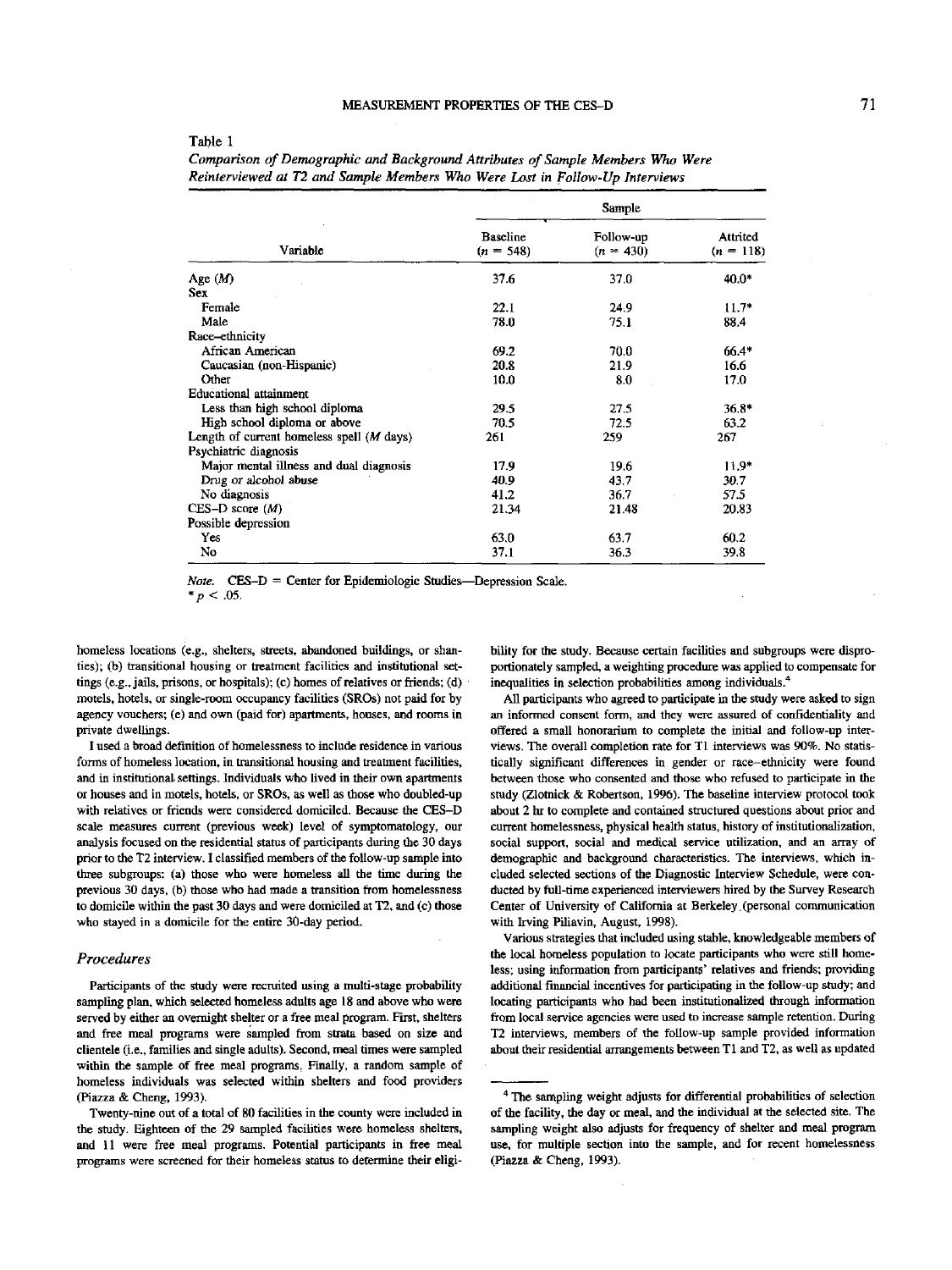

*Figure 1.* Four-factor model for the Center for Epidemiologic Studies-Depression Scale.

information on a set of variables similar to those collected at Tl interview. Although initially intended to take place 4 months after the Tl interview, in fact, the T2 interviews occurred at various times—ranging from 3 months to 1 year—due to search and scheduling problems.

#### *Data Analysis*

Analysis of internal consistency of the scale was performed using Cronbach's alpha (Carmines & Zeller, 1979). To ascertain whether the correlation between test and retest was moderated by test-retest interval, I performed moderated multiple regression, with test-retest interval as a continuous moderator. The intraclass correlation coefficient was calculated to take into account between-subjects and within-subject between-measure variances in repeated administrations of die CES-D scale (Bravo & Potvin, 1991; Shrout & Reiss, 1979).

Confirmatory factor analysis was performed using LISREL 8.0 to examine the extent to which the factor structure of the CES-D replicated the factor structure found in the general population. The LISREL measurement model regresses the vector of observed variables,  $\chi$ , on latent factors,  $\xi$ , through the factor loading parameter matrix,  $\Lambda$ , with regression residual,  $\delta$ . The model is expressed in the following equation:  $\chi = \Lambda \xi + \delta$ .

Because  $\chi$  is a vector of ordinal variables with responses classified into different ordered categories, I used the PRELIS program to calculate the polychoric correlations between items (Jöreskog & Sörbom, 1988). These coefficients, based on the  $4 \times 4$  cross-classification tables of paired items against each other, estimate the theoretical correlations between sets of two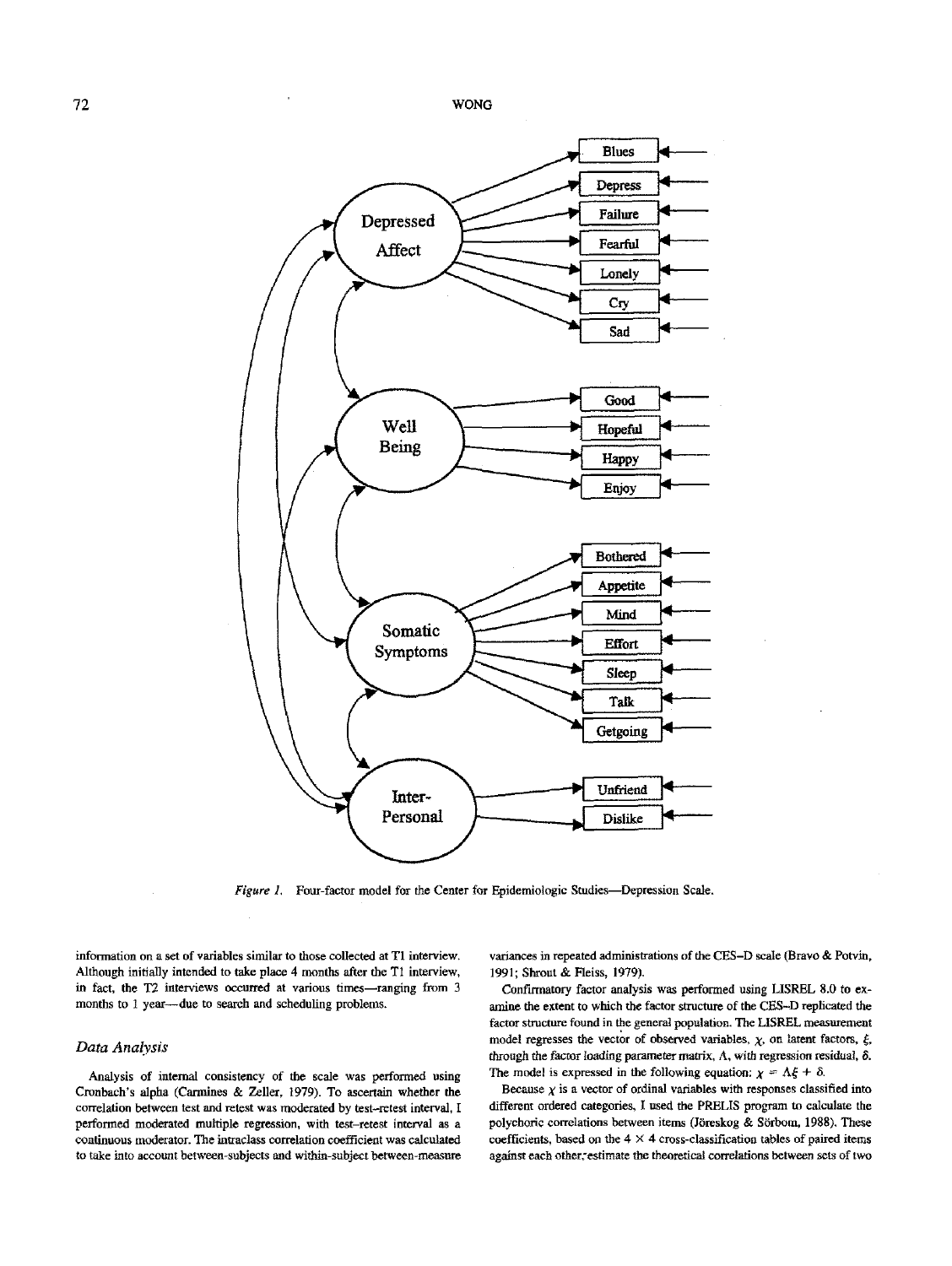| CES-D items      |                                | Sample                   |
|------------------|--------------------------------|--------------------------|
|                  | <b>Baseline</b><br>$(n = 548)$ | Follow-up<br>$(n = 430)$ |
| Total            | .89                            | .89                      |
| Depressed affect | .84                            | .85                      |
| Well-being       | .69                            | .71                      |
| Somatic symptoms | .73                            | .73                      |
| Interpersonal    | .64                            | .74                      |

*Note.* The total CES-D includes all 20 items of the scale.

normally distributed unobserved continuous variables underlying the 4-point ordinal response scales (McCallum, Mackinnon, Simons, & Simons, 1995). The four-factor model was fitted using the method of generally weighted least squares with a correct weight matrix (Jöreskog & Sörbom, 1991). The generally weighted least squares method is asymptotically distribution free, yielding more accurate estimates of standard errors and model fit than the maximum likelihood techniques.

Analysis of the association between homeless- domicile status and levels of depressive symptomatology was conducted using one-way analysis of variance test and information from the T2 sample. The alpha in the statistical tests reported was adjusted to control for family-wise error using the Bonferroni procedure.

#### Results

#### *Reliability of the CES-D Scale*

Table 2 shows the internal consistency for the full CES-D scale and its four dimensions. Values for the Cronbach's alpha ( $\alpha = .89$ )

Table 3 *Factor Loadings of the Four-Factor Model*

for the 20-item scale at both Tl and T2 indicate that the internal consistency estimates for the CES-D scale were of sufficient magnitude for research purpose. The Cronbach's alpha coefficients ranged between .64 and .85 for the instrument's four dimensions at Tl and T2. Previous research on the reliability of the CES-D scale in community and psychiatric populations reported internal consistency reliabilities, ranging from .85 to .90 (Ensel, 1986; Radloff, 1977; Roberts, 1980). La Gory et al.'s (1990) study of a homeless sample in Alabama reported a Cronbach's alpha of .89.

The Pearson correlation coefficient of Tl and T2 CES-D scores for the follow-up sample was .56. Moderated multiple regression result with test-retest interval as a continuous moderator did not indicate any confounding period effect between administrations of the CES—D scale. The Pearson correlation coefficient was within the range—between .45 and .70—reported in one of the first studies to validate and norm the CES-D scale in community and psychiatric populations (Radloff, 1977). The intraclass correlation coefficient for the total scale score, which takes into account within-subject variance, was .53.

### *Confirmatory Factor Analysis*

Confirmatory factor analysis indicates that a four-factor model with the pattern of loadings constrained to the same pattern specified in previous research on domiciled community populations fits the data very well, with  $\chi^2(164, N = 548) = 458.93$ , goodnessof-fit index =  $0.95$ , normed fit index =  $0.90$ , and comparative fit  $index = 0.93$ . The item factor loadings, displayed in Table 3, are all statistically significant at the .05 level. As indicated in Table 4, the relationship between the Depressed Affect and the Somatic Symptoms Factors reached near-perfect correlation and is noticeably higher than the correlation found in studies for the general population (Hertzog et al., 1990; McCallum et al., 1995).

| Items                                              | Depressed<br>Affect | Lack of<br>Well Being | Somatic<br><b>Symptoms</b> | Interpersonal<br><b>Difficulties</b> |
|----------------------------------------------------|---------------------|-----------------------|----------------------------|--------------------------------------|
| I felt that I could not shake off the blues        | .76                 | o                     |                            |                                      |
| I felt depressed.                                  | .87                 |                       |                            |                                      |
| I thought my life had been a failure.              | .76                 |                       |                            |                                      |
| I felt fearful.                                    | .80                 |                       |                            |                                      |
| I felt lonely.                                     | .79                 |                       |                            |                                      |
| I had crying spells.                               | .74                 |                       |                            |                                      |
| I felt sad.                                        | .86                 |                       |                            |                                      |
| I felt that I was just as good as other people.    |                     | .49                   |                            |                                      |
| I felt hopeful about the future.                   |                     | .63                   |                            |                                      |
| I was happy.                                       |                     | .83                   |                            |                                      |
| I enjoyed life.                                    |                     | .84                   | 0                          |                                      |
| I was bothered by things $\dots$                   |                     |                       | .72                        |                                      |
| I did not feel like eating; my appetite was poor.  |                     |                       | .73                        |                                      |
| I had trouble keeping my mind on what I was doing. |                     |                       | .79                        | u                                    |
| I felt that everything I did was an effort.        |                     |                       | .37                        |                                      |
| My sleep was restless.                             |                     |                       | .73                        |                                      |
| I talked less than usual.                          |                     |                       | .52                        | "                                    |
| I could not get "going."                           |                     |                       | .75                        |                                      |
| People were unfriendly.                            |                     |                       |                            | .64                                  |
| I felt that people disliked me.                    |                     |                       |                            | .88                                  |

*Note.* Confirmatory-factor-analysis results from LISREL 8.0. All zero loadings were fixed by hypothesis. All nonzero parameter estimates were significant at the .05 level (Bonferroni adjusted).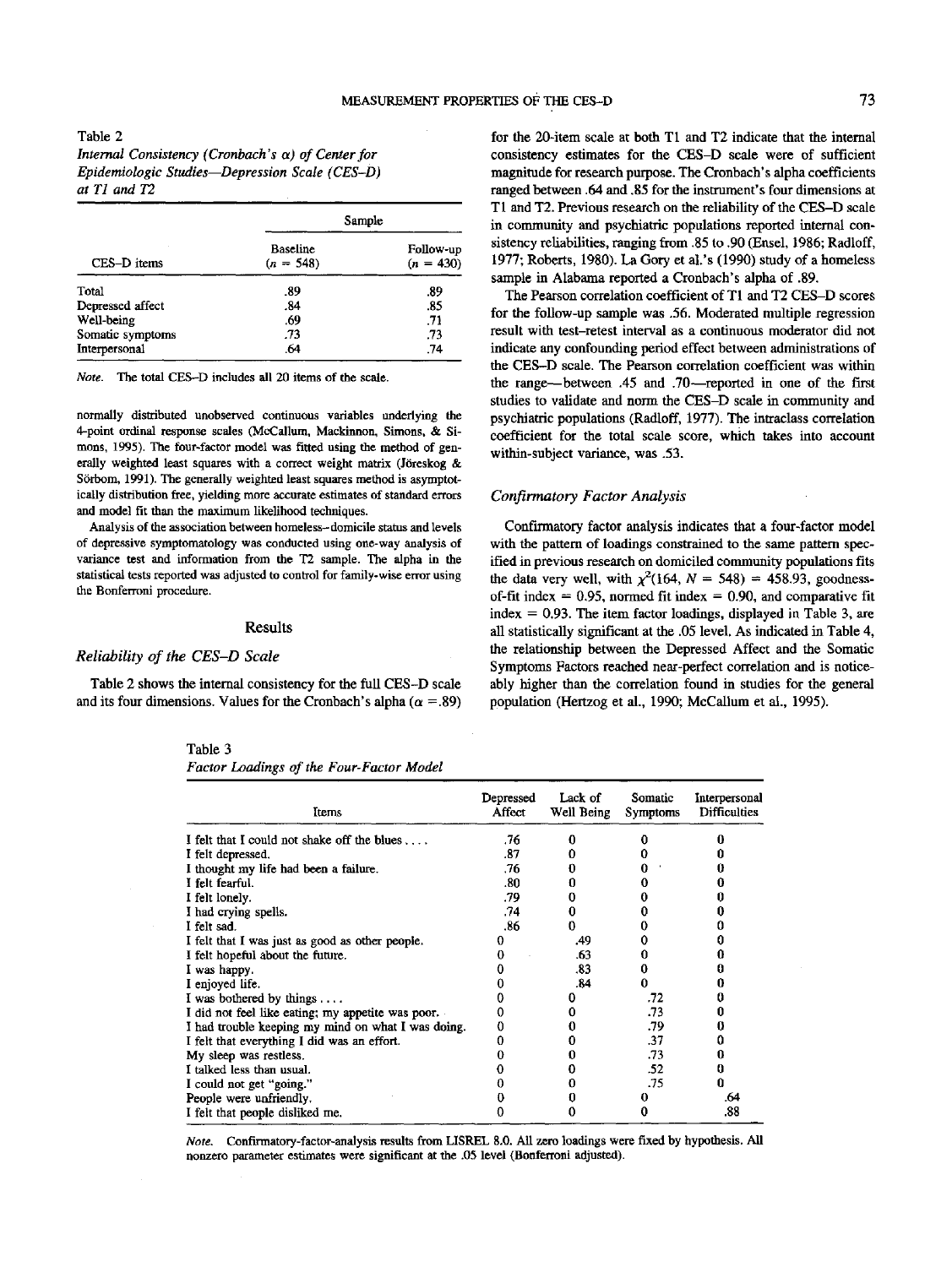| Factor                     | Depressed<br>Affect | Lack of<br>Well Being | Somatic<br>Symptoms | Interpersonal<br><b>Difficulties</b> |
|----------------------------|---------------------|-----------------------|---------------------|--------------------------------------|
| Depressed Affect           |                     |                       |                     |                                      |
| Lack of Well Being         | .85                 |                       |                     |                                      |
| Somatic Symptoms           | .97                 | .82                   |                     |                                      |
| Interpersonal Difficulties | .70                 | .54                   | 69                  |                                      |

*Correlations of Center for Epidemiologic Studies*—*Depression Scale Item Factor: Four-Factor Model*

*Note.* Confirmatory factor analysis results from LISREL 8.0.  $N = 548$ .

Affect and Somatic Symptoms, as well as several second-order their residential status at T2—reported a reduction of symptoms models, to evaluate the ability of a single second-order depression between Tl and T2, which may in part be attributable to the effect factor to account for variances among the first-order factors (Hert- of regression to the mean (Lin *&* Ensel, 1984). Nevertheless, zog, 1989; Hertzog et al., 1990). None of these models yielded members of the three groups differed significantly in the magnisignificantly better fit than the four-factor model. The tude of symptom reduction experienced. As hypothesized, particconfirmatory-factor-analysis results suggest that the factor struc- ipants who were homeless all the time during the past 30 days ture of the CES-D scale when used with members of the homeless before T2 interviews experienced the least improvement in depressample is similar to the factor structure found in the general sive symptoms. However, somewhat unexpectedly, the group that

### *Homeless-Domicile Status and Levels of Depressive Symptomatology*

Table 4

Past research has shown that the CES-D scale, as a measure of depressive symptoms, is sensitive for identifying participants who Discussion experience significant life events (Radloff, 1977). An important and positive life event for members of the homeless population is This is the first validation study of the psychometric properties

dential status at T2. There was an average reduction of 4.2 points measuring depressive symptomatology experienced by the study

I fit a three-factor model with a combined factor of Depressed pants of the follow-up sample. All three groups—as indicated by population. The population of the largest gain was composed of participants who had recently made a transition from homelessness to a regular domicile. The difference in improvement in depressive symptoms between the two domiciled groups was, however, not statistically significantly adjusted for Bonferroni correction.

that of leaving the streets and procuring stable domicile. of the CES-D scale as applied to the homeless adult population. Table 5 shows change in CES-D scores by participants' resi-<br>The overall results support the CES-D as a reliable instrument for in the depressive-symptom scores from T1 to T2 for 430 partici-<br>
participants. The internal-consistency reliability of the 20-item

#### Table 5

| Ν       | M        | SD.   |
|---------|----------|-------|
|         |          |       |
| 268     | 21.85    | 12.44 |
| 19      | 21.21    | 11.77 |
| 143     | 20.81    | 12.26 |
| 430     | 21.48    | 12.16 |
|         |          |       |
| 268     | 18.95    | 12.85 |
| 19      | 10.80    | 12.35 |
| $143 -$ | 15.12    | 9.81  |
| 430     | 17.32    | 12.14 |
|         |          |       |
| 268     | $-2.90$  | 11.73 |
| 19      | $-10.41$ | 13.40 |
| 143     | $-5.70$  | 9.74  |
| 430     | $-4.16$  | 11.22 |
|         |          |       |

*Test-Retest Mean Center for Epidemiologic Studies*—*Depression Scale (CES-D) Scores by Residential Status at T2*

*Note.* Significance levels were adjusted using a Bonferroni correction. Overall *p <* .05; *p <* .025 for each comparison.  $T2 = Time 2$ .

<sup>a</sup> The differences between the homeless group and the two domiciled groups were significant at  $p < .025$ . The difference between participants who made transition to domicile for less than 30 days and those who stayed domiciled for the entire 30 days was not significant at *p <* .025.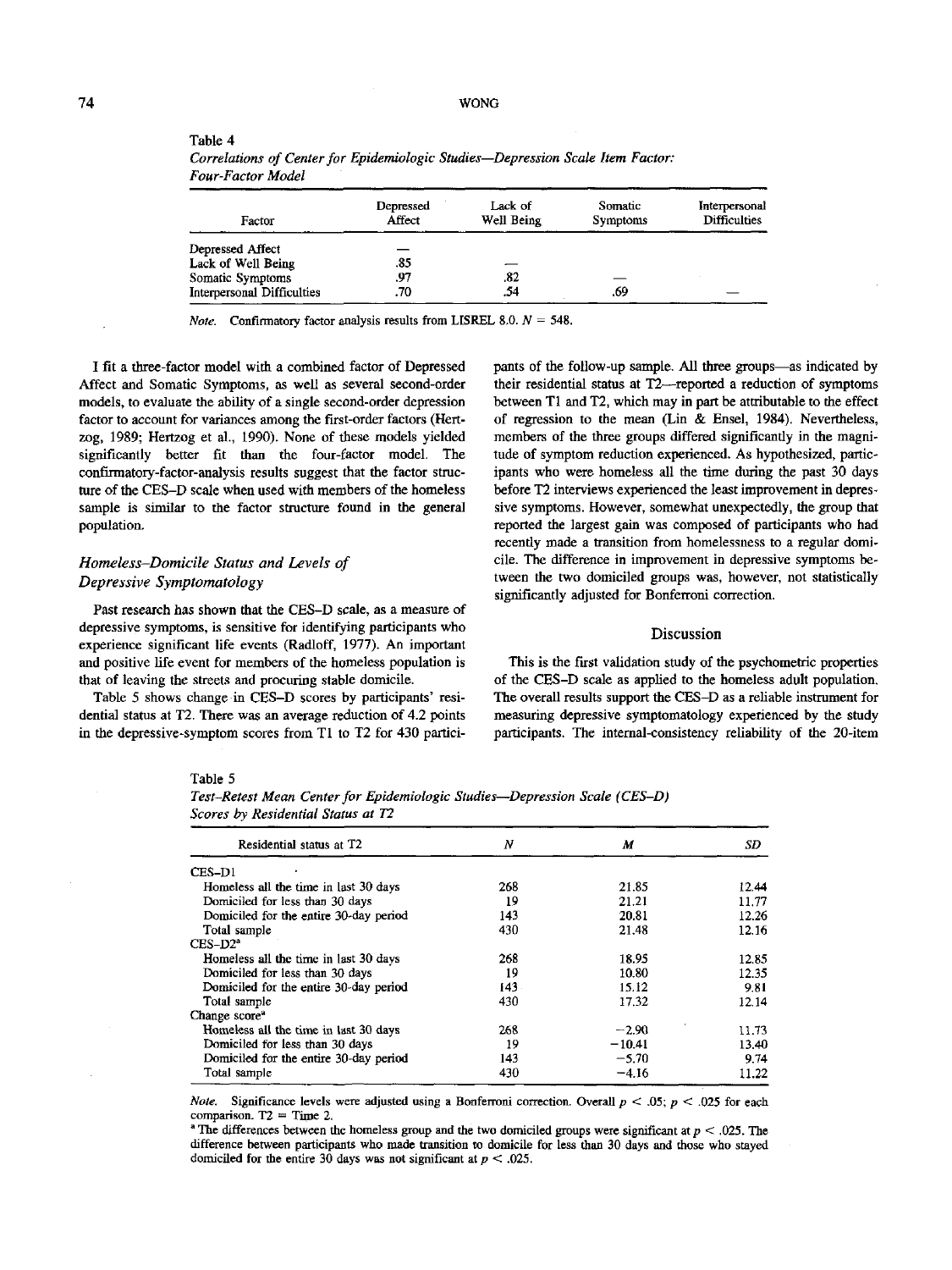The findings of correlation between repeated measurements over time indicate acceptable test-retest reliability, and again, the correlation coefficients were within the range revealed in other studies using domiciled and psychiatric populations. Another encouraging result is that the correlation between test and retest scores was not affected by variation in time intervals between administrations of the CES-D scale.

Confirmatory factor analysis results replicate the four-factor solution for the CES-D items, which has been consistently found in the general population. Consistent with Hertzog et al.'s (1990) validation study of the CES-D in two older populations, the present analysis demonstrates high intercorrelation among the four latent factors. However, unlike Hertzog et al.'s findings, the current study does not find evidence for a single second-order depression factor to account for variances among the first-order factors. Given the similarity in factor structure, it may be argued that the comparability of depressive symptoms between the homeless and the domicile population is justified. As indicated in this investigation, the prevalence of depression among members of our study sample falls within the range reported in prior studies and is about three times the rate in the general population.

Consistent with our research hypothesis, change in the CES-D scale scores was associated with change in the homeless-domicile status of study participants. To be specific, homeless persons who had obtained regular domicile at T2 reported significant reduction in depressive symptoms, yielding a mean CES-D score that is closer to the norm of the general population (Clark et al., 1981; Coyle & Roberge, 1992; Husaini, Neff, Harrington, Hughes, & Stone, 1980; Radloff, 1977). This study, therefore, demonstrated a desirable property of the CES—D scale that has been documented in studies of the general population—that is, the scale's sensitivity to current mood state, as affected by life events encountered by the participants (Radloff, 1977, p. 397).

It should be noted that our results are confined to a population of service-using homeless adults in a demographically diverse and predominantly urban community. Although the sociodemographic profile of our participants does not differ significantly from other homeless populations in the United States (Shlay & Rossi, 1992), the high school graduation rate of our participants is remarkably higher and bears close resemblance to the rate reported in the general population. The question of the extent to which the results from the study may be generalizable to other homeless populations, therefore, needs to be addressed in future research.

In summary, the findings from this research provide evidence in support of the applicability of the CES-D scale for measuring depressive symptoms in the adult homeless population, as it has been found to be case for the domiciled general population. The CES-D scale has shown psychometric properties comparable to those found in the general population. The scale scores are also sensitive to change in homeless-domicile status of homeless people.

#### References

- American Psychiatric Association. (1987). *Diagnostic and statistical manual of mental disorders* (3rd ed., rev.).Washington, DC: Author.
- Beck, A. T., Brown, O., & Steer, R. A. (1989). Prediction of eventual suicide in psychiatric inpatients by clinical ratings of hopelessness. *Journal of Consulting and Clinical Psychology, 57,* 309-310.
- Beck, A. T., Ward C. H., Mendelson, M.. Mock, J.. & Erbaugh, J. (1961). An inventory of measuring depression. *Archives of General Psychiatry, 4,* 561-571.
- Bravo, G., & Potvin, L. (1991). Estimating the reliability of continuous measures with Cronbach's alpha or the intraclass correlation coefficient: Toward the integration of two traditions. *Journal of Clinical Epidemiology, 44,* 381-390.
- Carmines, E. G., & Zeller, R. A. (1979). *Reliability and validity assessment.* Newbury Park: CA: Sage.
- Clark, V. A., Aneshensel, C. S., Frerichs, R. R., & Morgan, T. M. (1981). Analysis of effects of sex and age in response to items on the CES-D Scale. *Psychiatry Research, 5,* 171-181.
- Coyle, C. P., & Roberge, J. J. (1992). The psychometric properties of the Center for Epidemiological Studies—Depression Scale (CES-D) when used with adults with physical disabilities. *Psychology and Health, 7,* 69-81.
- Dean, A., Lin, N., & Ensel, W. M. (1981). The epidemiological significance of social support systems in depression. In R. G. Simmons (Ed.), *Research in community and mental health* (pp. 77-109). Greenwich, CT: JAI Press.
- Eaton, W. W., & Kessler, L. G. (1981). Rates of symptoms of depression in a national sample. *American Journal of Epidemiology, 114,* 528-538.
- Ensel, W. M. (1986). Measuring depression: The CES-D Scale. In N. Lin, A. Dean, & W. M, Ensel (Eds.), *Social support, life events, and depression* (pp. 51-70). New York: Academic Press.
- Gardner, E. A. (1968). *Development of a symptom check list for the measurement of depression in a population.* Unpublished manuscript.
- Gatz, M., & Hurwicz, M. -L. (1990). Are old people more depressed? Cross-sectional data on Center for Epidemiological Studies Depression Scale factors. *Psychology and Aging,* 5, 284-290.
- Hertzog, C. (1989). Using confirmatory factor analysis for scale development and validation. In M. P. Lawton & A. R. Herzog (Eds.), *Special research methods for gerontology* (pp. 281-306). New York: Baywood.
- Hertzog, C., Van Alsline, J., Usala, P. D., Hultsch, D. P., & Dixon, R. (1990). Measurement properties of the Center for Epidemiological Studies Depression Scale (CES-D) in older populations. *Psychological Assessment, 2,* 64-72.
- Husaini, B. A., Neff, J. A., Harrington, J. B., Hughes, M. D., & Stone, R. H. (1980). Depression in rural communities: Validating the CES-D Scale. *Journal of Community Psychology, 8,* 20-27.
- Joreskog, K. G., & Sorbom, D. (1988). *PRELIS: A program for multivariate data screening &. data summarization*—*a preprocessor for LJSREL* Mooresville, IN: Scientific Software International.
- J6reskog, K. G., & Sorbom, D. (1991). *LISREL 7: A guide to the program and applications.* Chicago: SPSS.
- Koegel, P., & Burnam M. A. (1992). Problems in the assessment of mental illness among the homeless: An empirical approach. In M. J. Robertson & M. Greenblatt (Eds.), *Homelessness: A national perspective* (pp. 77-99). New York: Plenum Press,
- La Gory, M., Ritchey, F. J., & Mullis, J. (1990). Depression among the homeless. *Journal of Health and Social Behavior, 31,* 87-102.
- Lewinsohn, P. M., Seeley, I. R., Roberts, R. E., & Allen, N. B. (1997). Center for Epidemiological Studies Depression Scale (CES-D) as a screening instrument for depression among community-residing older adults. *Psychology and Aging, 12,* 277-287.
- Liang, J., Tran, T. V., Krause, N., & Markides, K. S. (1989). Generational differences in the structure of the CES-D Scale in Mexican Americans. *Journal of Gerontology: Social Sciences, 44(3),* 110-120.